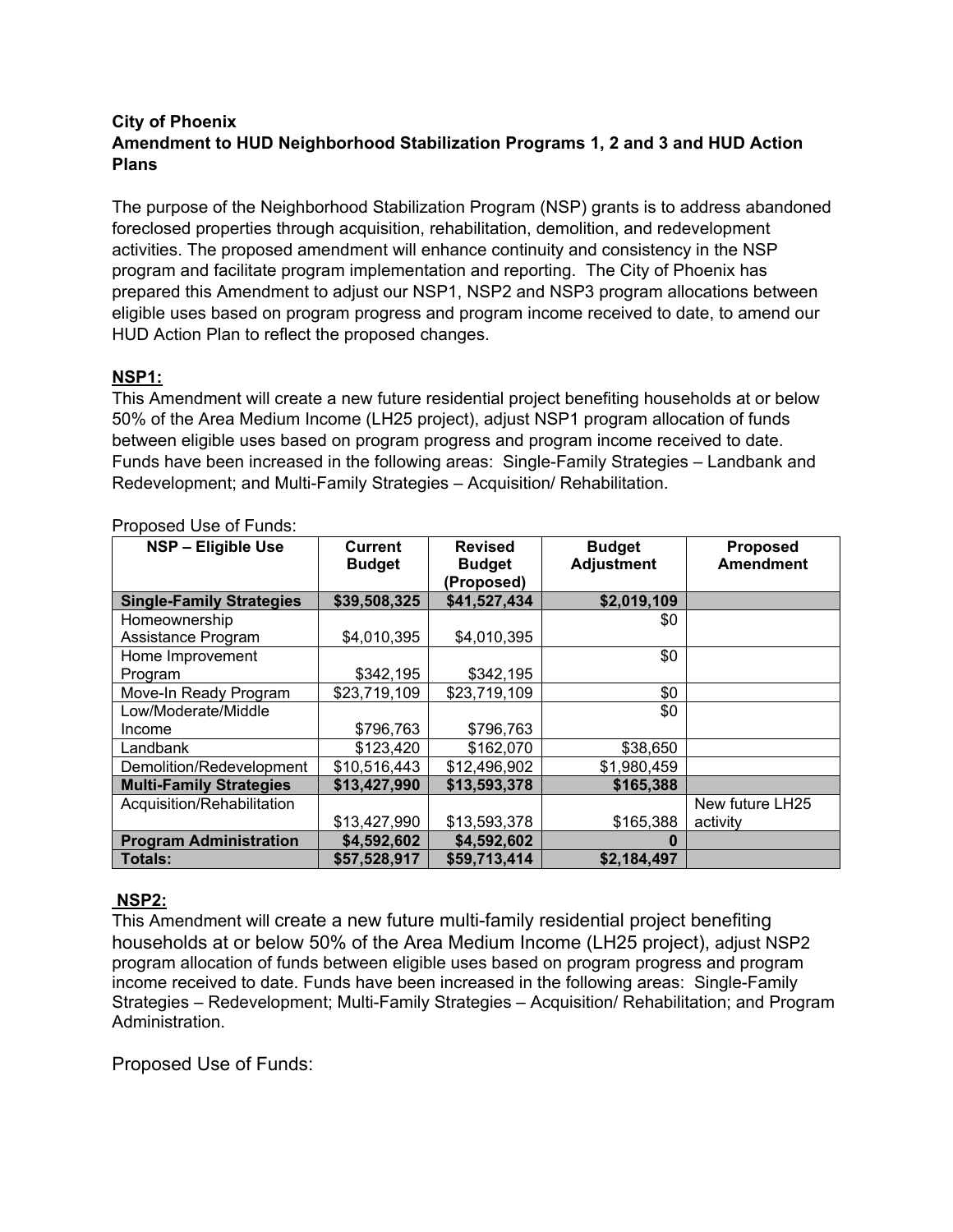| NSP - Eligible Use              | Current<br><b>Budget</b> | <b>Revised</b><br><b>Budget</b><br>(Proposed) | <b>Budget</b><br><b>Adjustment</b> | <b>Proposed</b><br><b>Amendment</b> |
|---------------------------------|--------------------------|-----------------------------------------------|------------------------------------|-------------------------------------|
| <b>Single-Family Strategies</b> | \$62,982,746             | \$70,521,847                                  | \$7,539,101                        |                                     |
| Home Improvement                |                          |                                               | \$0                                |                                     |
| Program                         | \$1,346,045              | \$1,346,045                                   |                                    |                                     |
| Move-In Ready Program           | \$46,647,058             | \$46,647,058                                  | \$0                                |                                     |
| Landbank                        | \$122,718                | \$122,718                                     | \$0                                |                                     |
| Redevelopment                   | \$13,959,648             | \$21,498,749                                  | \$7,539,101                        |                                     |
| <b>Demolition</b>               | \$907,277                | \$907,277                                     | \$0                                |                                     |
| <b>Multi-Family Strategies</b>  | \$24,122,414             | \$26,075,727                                  | \$1,953,313                        |                                     |
| Acquisition/Rehabilitation      |                          |                                               |                                    | New future LH25                     |
|                                 | \$24,122,414             | \$26,075,727                                  | \$1,953,313                        | project                             |
| <b>Program Administration</b>   | \$6,500,000              | \$6,500,000                                   | \$0                                |                                     |
| <b>Totals:</b>                  | \$93,605,160             | \$103,097,574                                 | \$9,492,414                        |                                     |

## **Soundness of Approach: Proposed Activities**

The projects and activities proposed in the NSP2 competitive application have made an impact in the neighborhoods targeted and resulted in stabilizing housing markets. Many of the projects of activities still have more work to be done and others are completed. This amendment adjusts those budgets with reallocated funds and earned program income.

| <b>Factor</b>            | <b>Sub Factor</b>                         |                                                                                                                        |
|--------------------------|-------------------------------------------|------------------------------------------------------------------------------------------------------------------------|
| $1:$ Need                | <b>Target Geography</b>                   | No Change                                                                                                              |
| $1:$ Need                | <b>Market Conditions</b>                  | No Change                                                                                                              |
| 2: Demonstrated Capacity | Past Experience                           | No Change                                                                                                              |
| 2: Demonstrated Capacity | <b>Management Structure</b>               | No Change                                                                                                              |
| 3: Soundness of Approach | <b>Proposed Activities</b>                | Activities will not substantively change but a new<br>future LH25 project will be created, and budgets<br>are adjusted |
| 3: Soundness of Approach | <b>Project Completion</b><br>Schedule     | No change.                                                                                                             |
| 3: Soundness of Approach | Income Targeting                          | No Change                                                                                                              |
| 3: Soundness of Approach | <b>Continued Affordability</b>            | No Change                                                                                                              |
| 3: Soundness of Approach | Consultation, Outreach,<br>Communications | No Change                                                                                                              |
| 3: Soundness of Approach | Performance and<br>Monitoring             | No Change                                                                                                              |
| 4: Leveraging            | Leveraged Funds                           | No Change                                                                                                              |
| 4: Leveraging            | <b>Rubric</b>                             | No Change                                                                                                              |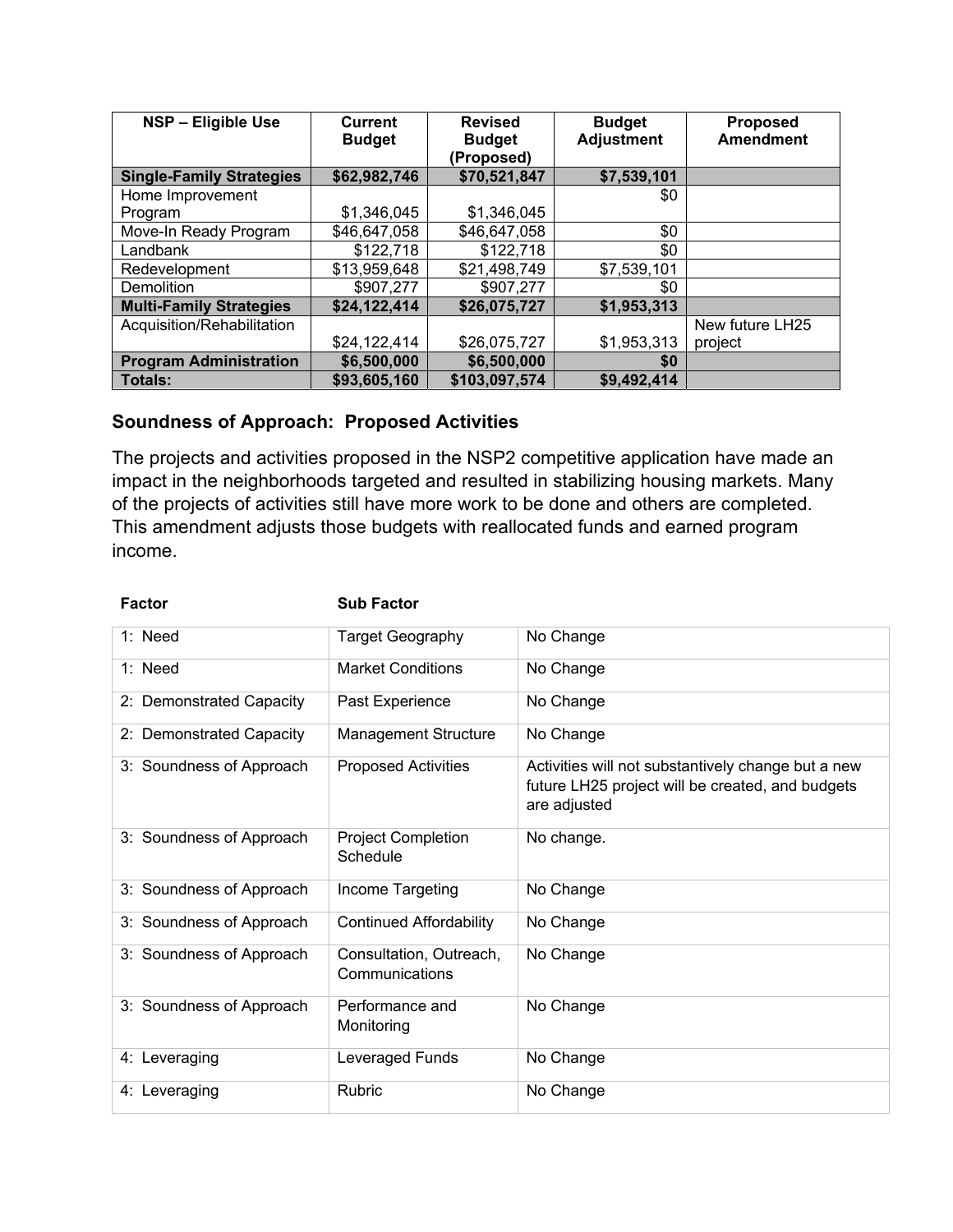| 5: Energy Efficiency              | <b>Transit Accessibility</b>       | No Change |
|-----------------------------------|------------------------------------|-----------|
| 5: Energy Efficiency              | Green Building<br><b>Standards</b> | No Change |
| 5: Energy Efficiency              | Re-use of Cleared Sites            | No Change |
| 5: Energy Efficiency              | Deconstruction                     | No Change |
| 6: Neighborhood<br>Transformation |                                    | No change |

# **Soundness of Approach: Income Targeting**

This amendment will allocate new program income funds (and funds returned from a failed multi-family housing activity that needs to be redeployed) to benefit households at 50 or below percent AMI (LH25 projects), as a part of the required 25 percent set aside required by the NSP2 grant.

| <b>Factor</b>            | <b>Sub Factor</b>                         |                                                                                                          |
|--------------------------|-------------------------------------------|----------------------------------------------------------------------------------------------------------|
| 1: Need                  | <b>Target Geography</b>                   | No Change                                                                                                |
| 1: Need                  | <b>Market Conditions</b>                  | No change                                                                                                |
| 2: Demonstrated Capacity | Past Experience                           | No Change                                                                                                |
| 2: Demonstrated Capacity | <b>Management Structure</b>               | No Change                                                                                                |
| 3: Soundness of Approach | <b>Proposed Activities</b>                | No Change                                                                                                |
| 3: Soundness of Approach | <b>Project Completion</b><br>Schedule     | No change                                                                                                |
| 3: Soundness of Approach | Income Targeting                          | Amendment will fund a new multi-family<br>residential project to assist in meeting LH25<br>requirements. |
| 3: Soundness of Approach | <b>Continued Affordability</b>            | No Change                                                                                                |
| 3: Soundness of Approach | Consultation, Outreach,<br>Communications | No Change                                                                                                |
| 3: Soundness of Approach | Performance and<br>Monitoring             | No Change                                                                                                |
| 4: Leveraging            | Leveraged Funds                           | No Change                                                                                                |
| 4: Leveraging            | <b>Rubric</b>                             | No Change                                                                                                |
| 5: Energy Efficiency     | <b>Transit Accessibility</b>              | No Change                                                                                                |
| 5: Energy Efficiency     | <b>Green Building Standards</b>           | No Change                                                                                                |
| 5: Energy Efficiency     | <b>Re-use of Cleared Sites</b>            | No Change                                                                                                |